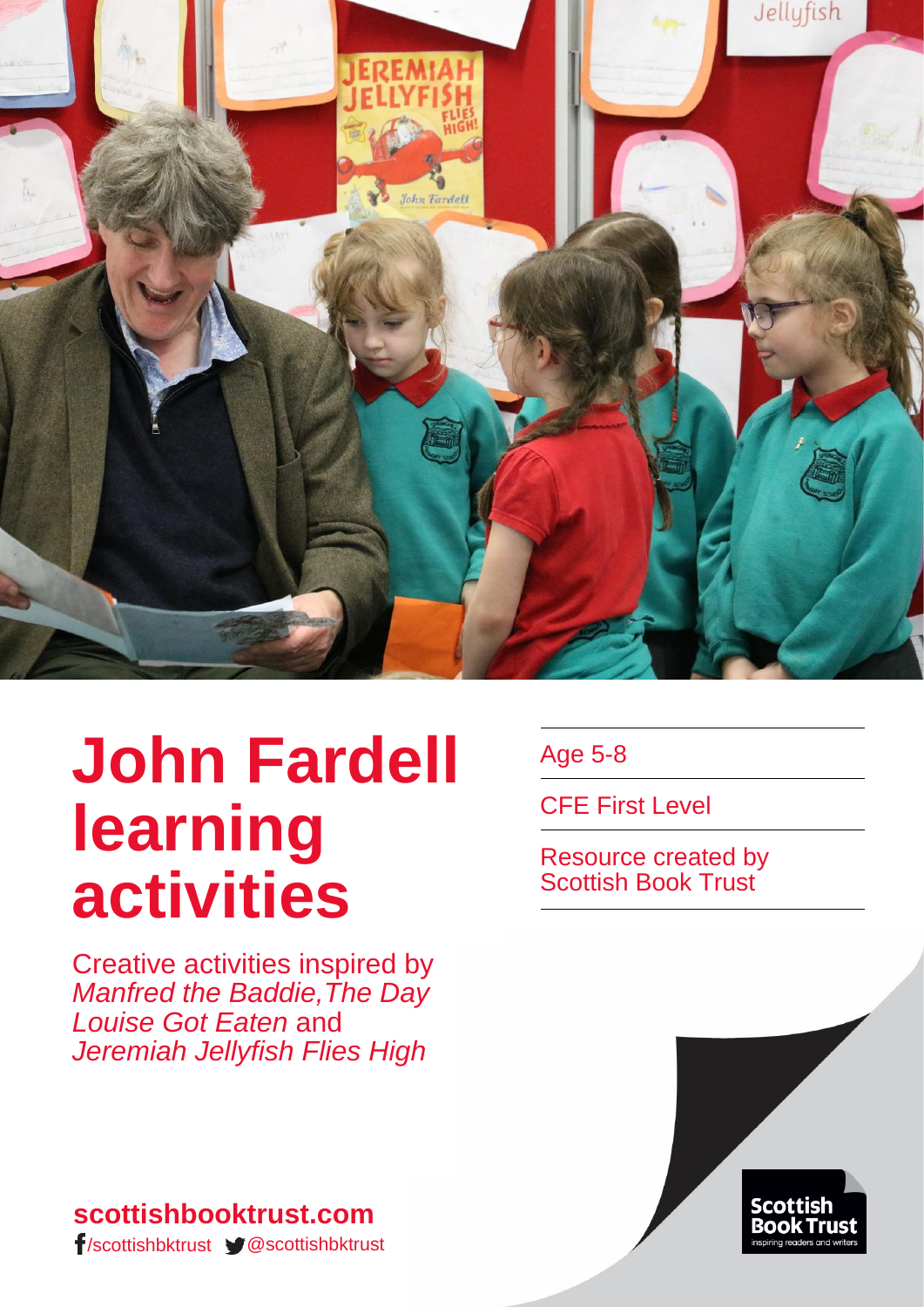# **Contents**

| Activities for Manfred the Baddie            | 2. |
|----------------------------------------------|----|
| Activities for The Day Louis Got Eaten       | 3  |
| Activities for Jeremiah Jellyfish Flies High | 5. |
| Worksheet 1                                  |    |

### **About this resource**

This resource is full of cross-curricular activities to help you find out more about John Fardell and explore some of his books. Adapt and use these activities as you see fit! Whether you own a class set of the books or just one copy, we hope there is something in here that inspires you to set up some fun, creative learning.

# **About John Fardell**

John Fardell is an award winning writer and illustrator whose picture books and novels have delighted children since the publication of *The 7 Professors of the Far North* in 2004. As well as his fast-paced adventure novels, John writes and illustrates picture books, and both *Manfred the Baddie* and *The Day Louis Got Eaten* were voted the nation's favourite picture book by Scottish children in 2009 and 2012.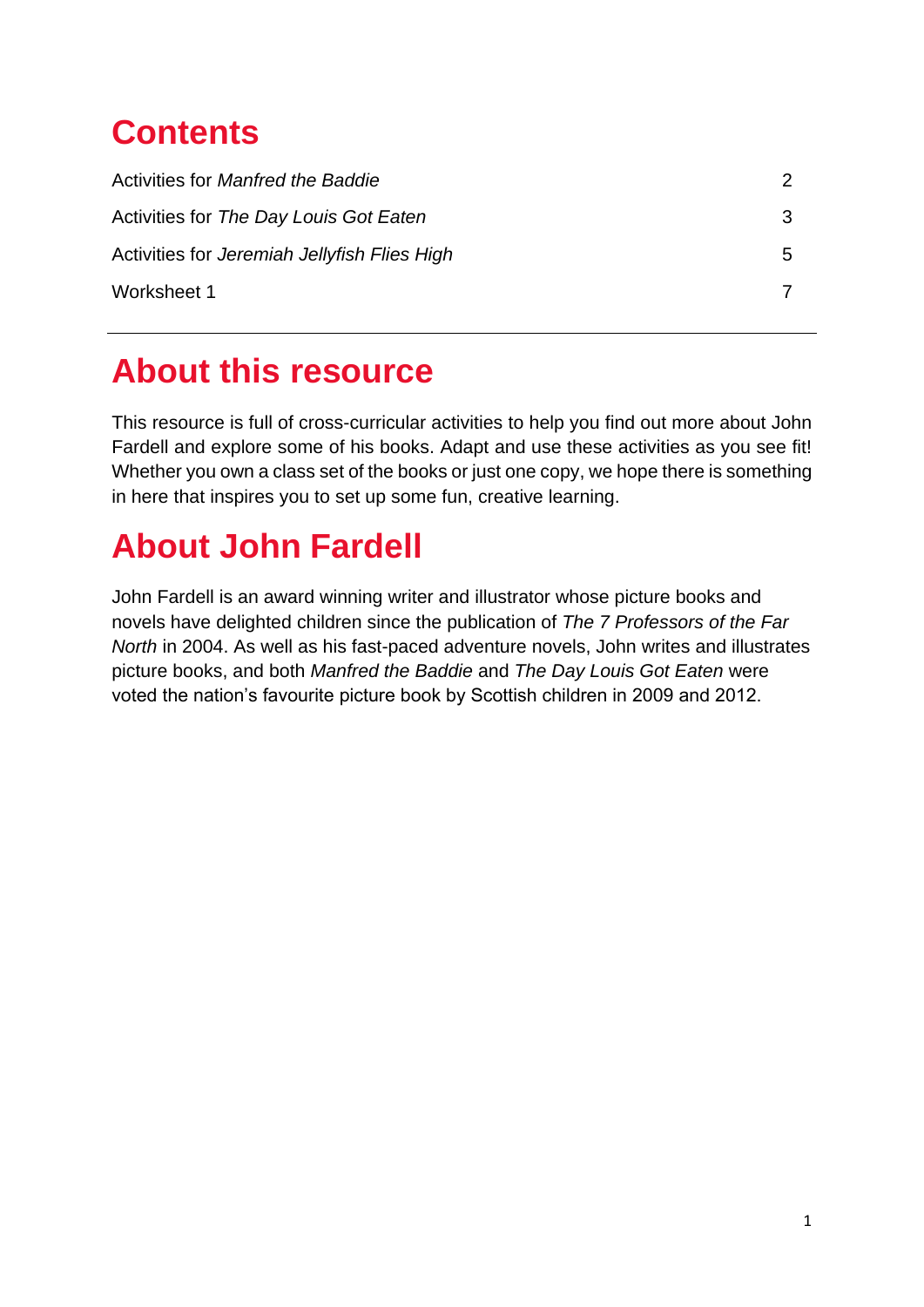# **Activities for** *Manfred the Baddie*

Manfred is a baddie; he is constantly kidnapping inventors, stealing from art museums, conducting acts of piracy on the high seas. Will Manfred ever learn his lesson and reform his ways?

#### **Create your own hideout** ENG 1-31a, TCH 1-12a, EXA 1-03a

Manfred has a hideout on a rocky pillar up in the mountains. Use worksheet 1 at the end of this resource to get pupils to think about hideouts and what their own hideout would be like. What would they need? How would it be decorated? Where would be a good place to build it? Up in the mountains like Manfred, or hidden in plain sight in a city? You can extend the activity by asking them to make a model of their own hideout using recycled materials.

#### **Come up with your own invention** EXA 1-03a, LIT 1-28a

Most inventions start out being the answer to a problem. No one knows who first thought of the early inventions like the wheel, clothes or making fire, and they might well have been discovered by accident. Sticky notes were invented by accident by scientists trying to make stronger glue for use in aerospace.

Can your pupils think of an invention which would solve a problem, perhaps something that would make an everyday house, school or garden task easier to do? Perhaps there is a task or problem in your setting that they could invent a device to solve? Ask them to make a few sketches of different ideas, and then choose a favourite and write a short paragraph about it.

When your pupils have drawn and written about their favourite, challenge them to present it to the class, giving step-by-step instructions for its use and explaining all its benefits.

#### **Comfort food** LIT 1-31a, HWB 1-15a

Manfred wants a bowl of warm soup when he isn't feeling well. What do your pupils eat and drink when they're not feeling well? What words would they use to describe the taste of these foods and drinks? Ask pupils to write a short poem or paragraph describing the way these things taste and how they make them feel.

#### **Favourite stories** LIT 1-11a, EXA 1-12a

When Manfred isn't well, he wants someone to come and read him a story. What kind of stories would your pupils like to hear if they were unwell? Would they want to hear a story about ghosts and monsters, or maybe something a bit gentler?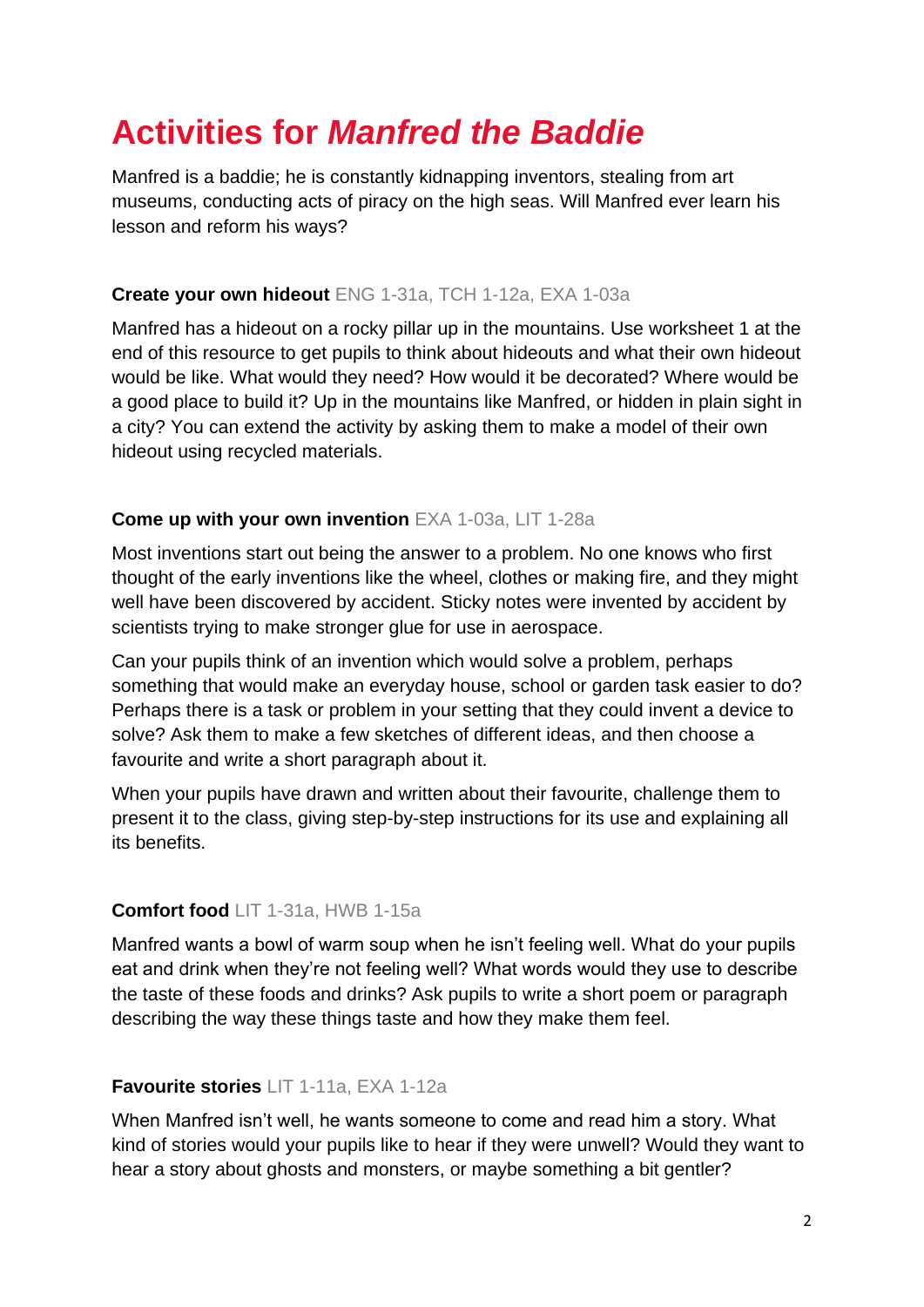When someone reads us a good story, it can help us to forget about problems for a little while. Can your pupils find a good story that they think Manfred would enjoy and act it out as a play to help Manfred forget about his cold for a while? Scottish Book Trust offers a variety of resources to help you plan your play. You can search for these on the Scottish Book Trust website:

- [Quick drama activities for performing picture books](https://www.scottishbooktrust.com/learning-resources/picture-book-drama-activities)
- [How to turn picture books into plays](https://www.scottishbooktrust.com/learning-resources/how-to-turn-picture-books-into-plays)

# **Activities for** *The Day Louis Got Eaten*

When Louis gets eaten up by a Gulper, his big sister Sarah knows she has to act fast to help him, and sets off in hot pursuit. However, rescuing a boy from a Gulper's tummy isn't so simple - especially when other strange and scary creatures are looking for their dinner too. . .

#### **Make your own frog** MNU 1-11a, TCH 1-12a, EXA 1-02a

Louis' sister uses a 'hiccup frog' to get Louis out of the various monsters' stomachs. Your pupils can make their own frogs and use them for various activities.

Follow these instructions to make an origami jumping frog [in this video.](https://www.youtube.com/watch?v=uj5t4klo-SA) The instructions are excellent, but bear in mind the video has a slightly rude word at 4:17 (ass), so it may not be suitable for pupils, but it will show you clearly how to construct the frog! You can find lots of other origami videos on YouTube. The instructions can be [downloaded as a PDF.](http://tavinsorigami.com/downloads/)

Origami can be quite complex, but this could be a good opportunity to get older pupils to come in and support younger ones.

Once the frogs are created, pupils can have a competition to see whose can 'jump' the furthest. This is a good chance to practice measuring skills, and pupils can create a chart afterwards to see which frog jumped furthest. Pupils can also find out how their frogs compare to real life frogs – the American bullfrog is 20cm long and can jump 10 times its own body length, for instance, so you can ask pupils to measure this out and see how theirs match up.

Pupils can find out more about frog behaviour on [DK Find Out.](https://www.dkfindout.com/uk/animals-and-nature/amphibians/how-frog-jumps/)

#### **Food chains** SCN 1-02a

In the book, one thing is eaten by a bigger creature until we reach the top of the food chain with the biggest monster! This offers a great opportunity to explore food chains.

Here are some resources to help you introduce food chains: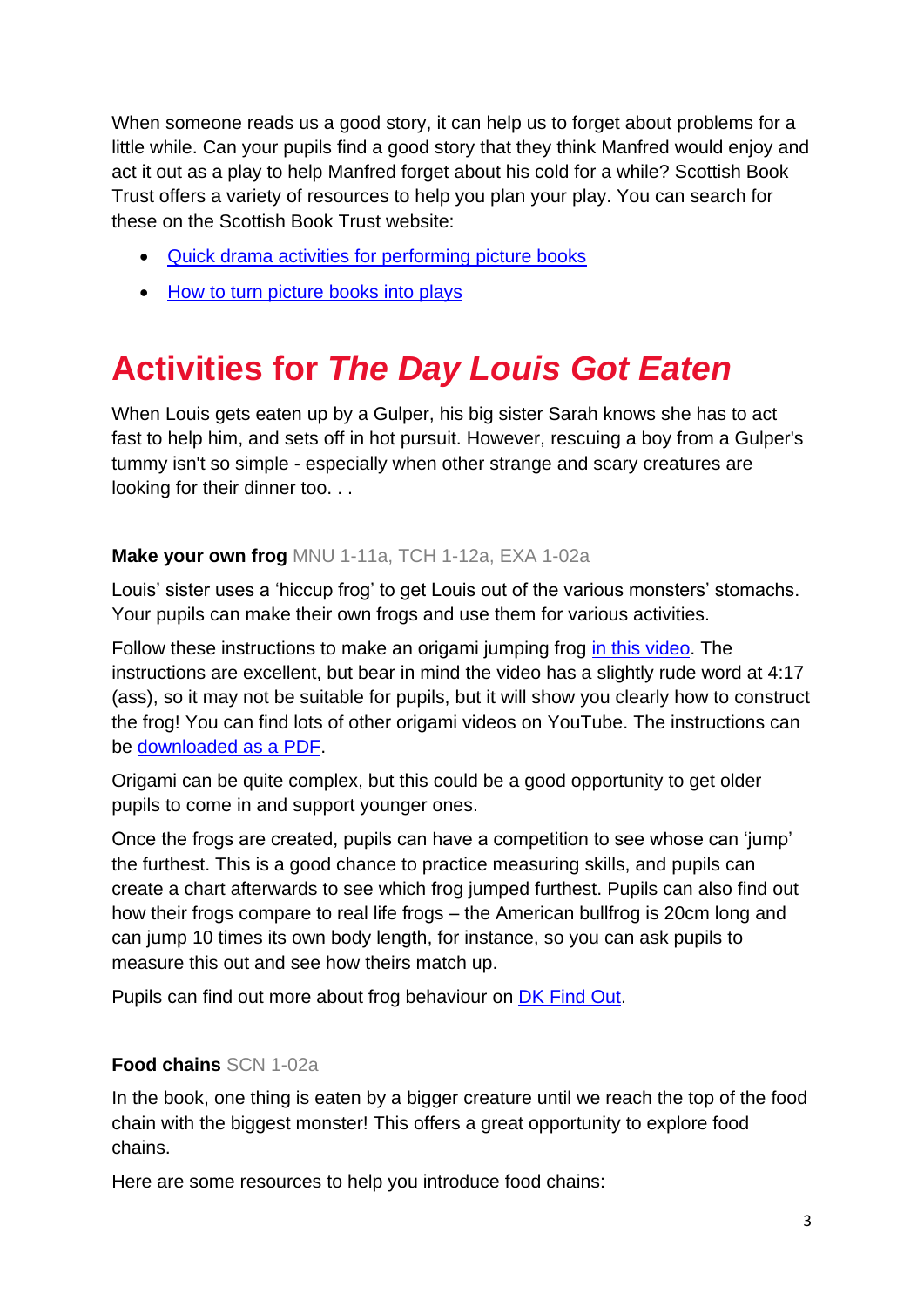- [This short BBC video](https://www.bbc.co.uk/bitesize/clips/z8hxpv4) talks generally about how food chains work.
- [This short presentation and game](https://www.rspb.org.uk/fun-and-learning/for-kids/games-and-activities/online-games-for-kids/food-chain-challenge/) from the RSPB gives a slightly more in depth explanation, and is a nice game to play to test learning.
- [This card sort activity from TES](https://www.tes.com/teaching-resource/food-chain-card-sort-activity-6082043) is also useful you'll need to create a free login for the site to access the resource. You could choose to cut off the text on the cards and ask pupils to get in groups, take a card each and stand in the correct order.

#### **What habitat?** SCN 0-01a, SCN 1-01a

The creatures in the book all live in very different environments. Discuss the different landscapes and habitats they live in. Next, look in more detail at the monsters and discuss the different adaptions each creature has for where it lives. For example, the Undersnatch has webbed feet for swimming and Sabre-Toothed Yumper has fur to keep it warm in the caves up in the mountains.

Following on from this, play a habitat game. Present pupils with six images of clearly different habitats e.g. jungle, desert, icebergs, and pictures of lots of different animals that live in those habitats. Ask pupils to work in small groups to place the animals in the correct habitat. Once pupils have finished placing their animals, ask them to explain what made them think that animal might live there e.g. thick fur for the cold.

#### **Healthy eating** HWB 0-32a, HWB 1-30a, HWB 2-30a

All the different monsters are clearly hungry, and hence bigger and bigger creatures keep eating Louise. Discuss with pupils what these creatures might find to eat – besides each other and Louis. Now ask pupils to think about what the animals might enjoy that they eat and ask them to plan a healthy menu for the monsters. They could also plan a healthy menu for Sarah and Louis, making sure they have healthy snacks for their walk in the wood.

#### **Exploration of size and shape** MNU 0-01a, MTH 1-16a, MTH 1-16b

In the book, Louis is eaten by the Gulper who is eaten by the Grabular, who is eaten by an Undersnatch, who is eaten by a Spiney-back Guzzler who is gobbled up by a Sabre-toothed Yumper. They all fit inside each other like a Russian doll and this is beautifully illustrated by John towards the end of the book.

Ask pupils to bring in recycled objects of different shapes, or use shapes and materials you already have in your school or classroom. Talk about the different shapes that pupils have brought in, discussing shape properties and names. In groups, ask pupils to arrange the items into groups according to shape and then size. Now ask them to see which shapes fit into each other, like a Russian doll. How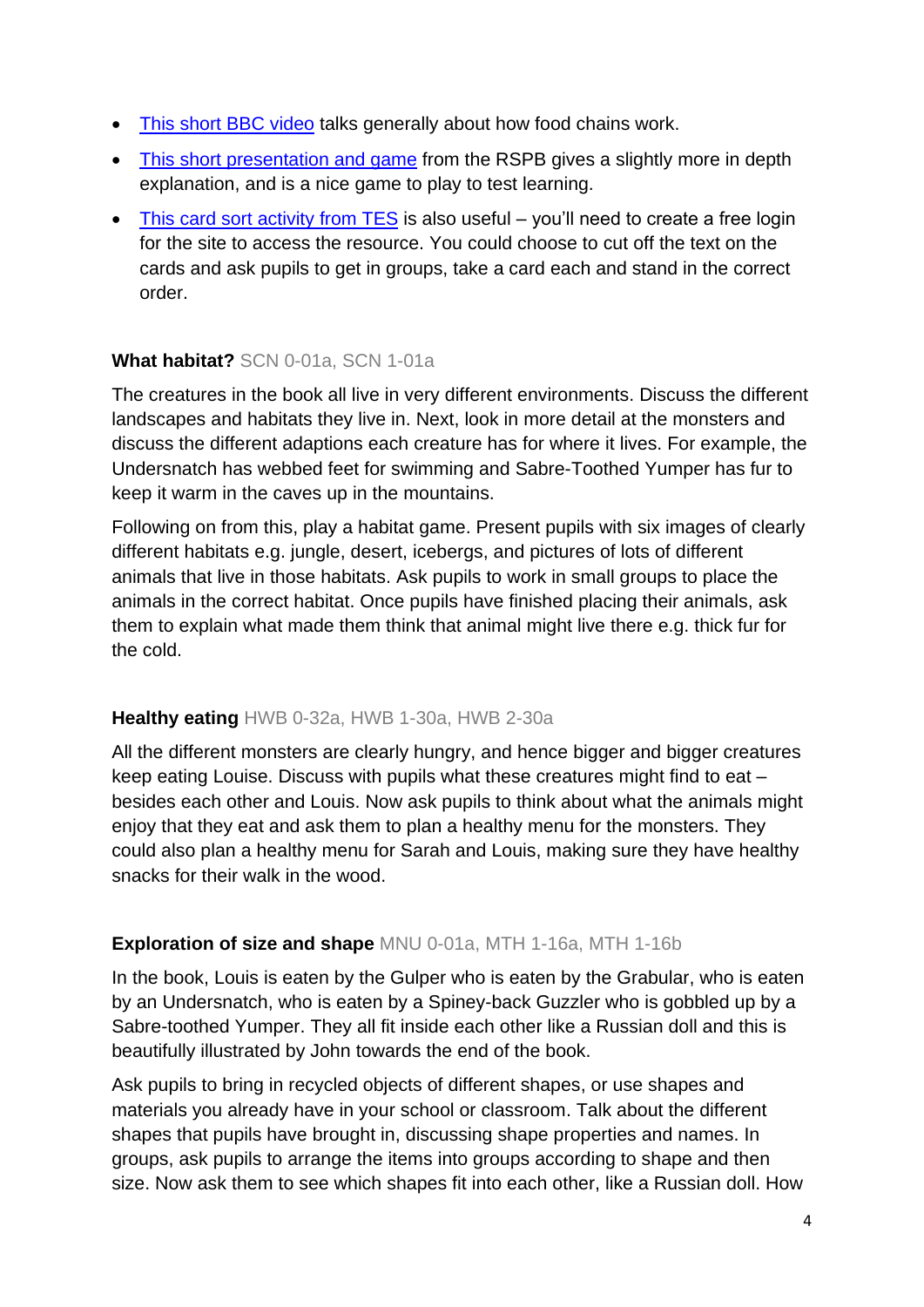many items can they fit into each other? Are there shapes that won't fit into one another? Why do they think this might be?

#### **Walk in the woods** SOC 0-07, SOC 1-13, LIT 1-25a

The adventure started when Louis and Sarah were out in the woods. Go for a walk in the woods, local park or anywhere in your area. Watch out for different animals, people or things. Collect items on your journey. When you get back, write your own story as a class about what you saw. Use your objects to help shape your story.

# **Activities for** *Jeremiah Jellyfish Flies High*

Join Jeremiah as he swims away from his shoal and changes places with the leader of the world's biggest rocket plane factory. Jeremiah will fly high, but is there something missing from his new life?

#### **World of work** HWB 0-20a/HWB 1-20a

Jeremiah swaps places with an executive and takes over the rocket business for a short while, attending lots of meetings and parties for work. Ask pupils to write down all the different things Jeremiah does as part of his new job. Would they enjoy this job? Why do they think the man might have wanted a change?

As an exploration of the world of work, ask parents and other members of the local community to come into school and talk about their jobs and the different activities they do as part of their role.

#### **Letter writing** LIT 1-26a, LIT 1-28a/LIT 1-29a

Being a businessperson, Jeremiah has to write many emails and has important correspondence to make with clients and suppliers for the rockets. Ask pupils to write a letter to the manufacturer of the new rocket Jeremiah has been testing. According to Jeremiah, the rocket is "a little sluggish in the right hand turns". Ask pupils to write a letter explaining the problem, and asking for suggestions of how to fix it.

#### **Job advert** HWB 0-20a/HWB 1-20a, LIT 1-25a, LIT 1-26a, LIT 1-28a

Jeremiah tells his employees that they need to "employ more test pilots" for the rockets (as Jeremiah is too busy to test them all). Ask pupils to create a job advert for this role. What do they need to include in the poster or advert? Whom should applications contact? What skills or qualifications does the pilot need to have? Where will the job be based? Pupils should look closely at the text and images in the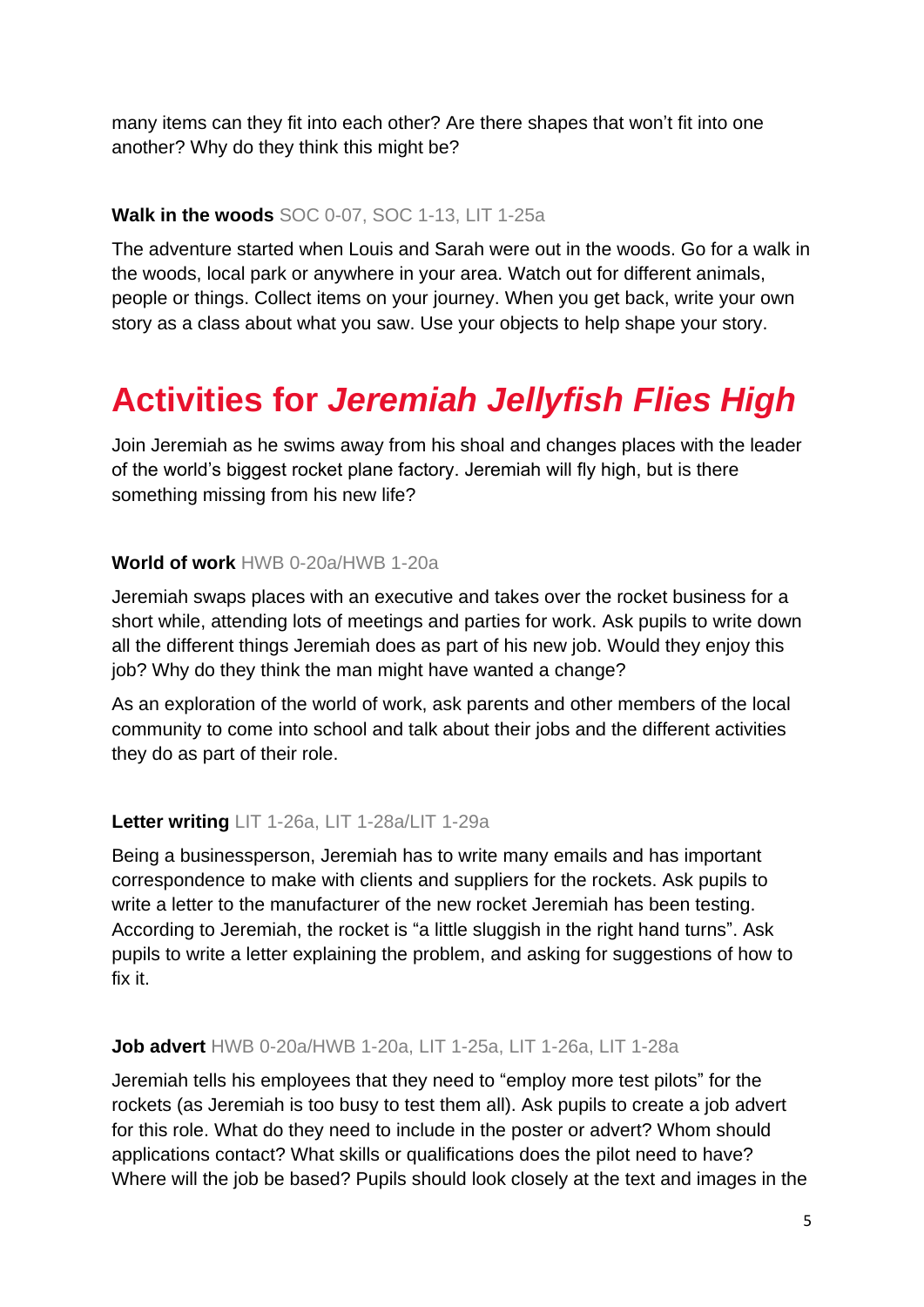book to help them answer these questions and take notes, which they can use to help them compose their job advert.

You could extend this activity further by asking pupils to write an application or letter of response to the advert, and then role-play in small group's interviews with Jeremiah to select the new test pilots.